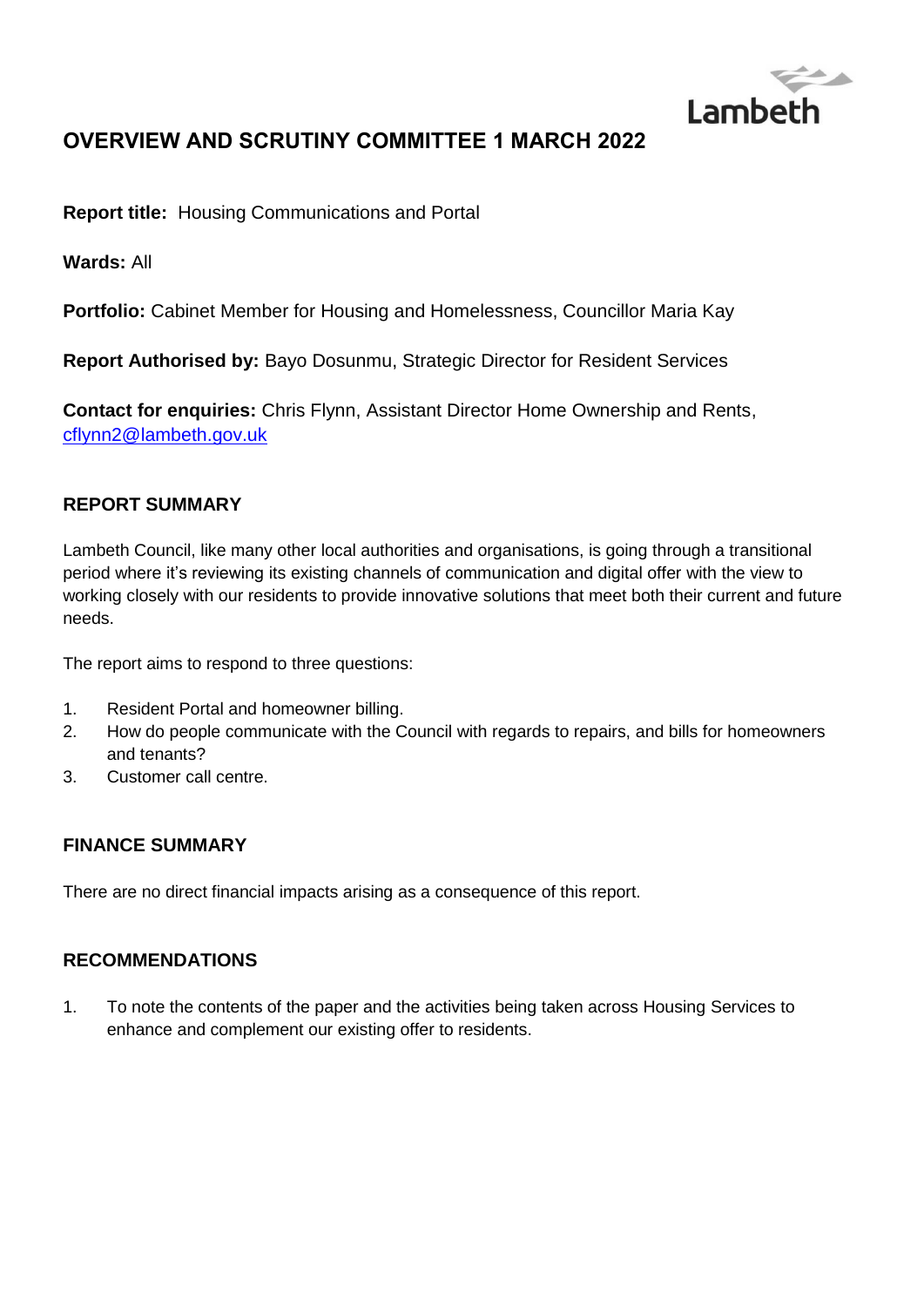## **1. CONTEXT**

1.1 New technology enhancements being introduced within Housing Services, provide Lambeth residents with the ability to access information online about their property. It will allow our residents to access information in a way, and time, that suits them. The new technologies align with Lambeth's vision of affording residents' greater transparency, increased flexible engagement which is real-time and a streamlined service that empowers. This will have a significant positive impact on resident satisfaction, greater clarity on repairs and reduction of incoming calls, reduction of outgoing mass mailings and enquires.

## **2. PROPOSAL AND REASONS**

- 2.1 Lambeth Council went live with MyHousingonline on 18 January 2021 for our tenants and on 19 April 2022 for homeowners.
- 2.2 Our aim was to deliver an enhanced customer experience for homeowners and tenants, enabled by a technology solution that complements existing channels:
	- a. View and update contact details;
	- b. Set up a direct debit online/make payment;
	- c. View rent or service charge balances;
	- d. View all current and former accounts (where relevant);
	- e. View account details and payment schedules;
	- f. View account's transactions;
	- g. Download a PDF of rent/service charge statements;
	- h. Check benefit entitlements with our free confidential benefit calculator;
	- i. Request a refund if an account is in credit; and,
	- j. Report and track property repairs online.

## **Customer Benefits**

- 2.3 Following the implementation of the Housing Online Portal, the benefits to the resident are as follows:
	- a. Making our services more accessible. The MyHousingonline portal gives our residents easy access to relevant information and the ability to engage with us at a time and location of their choosing;
	- b. Customers can see a history of their transactions in one place rather that viewing several paper statements;
	- c. Customers will be able to request a credit refund and receive payment within 2 weeks. Our previous time scales for processing a refund was six weeks;
	- d. Customer report and track property repairs online; and,
	- e. Most of the data on the portal is real-time (some transactions such as payments will appear the following day). The customers are seeing the same data we are, which creates transparency across services and transactions.

## **Service Benefits**

- 2.4 The service has been able to meet customer expectations by providing a digital service.
	- f. We have seen an increase in capacity following a reduction in request for statements and associated phone calls/emails;
	- g. Customer satisfaction in Homeownership and Rents services remains strong;
	- h. Increased productivity through new ways of working; and,
	- i. Transparency

### **Current progress**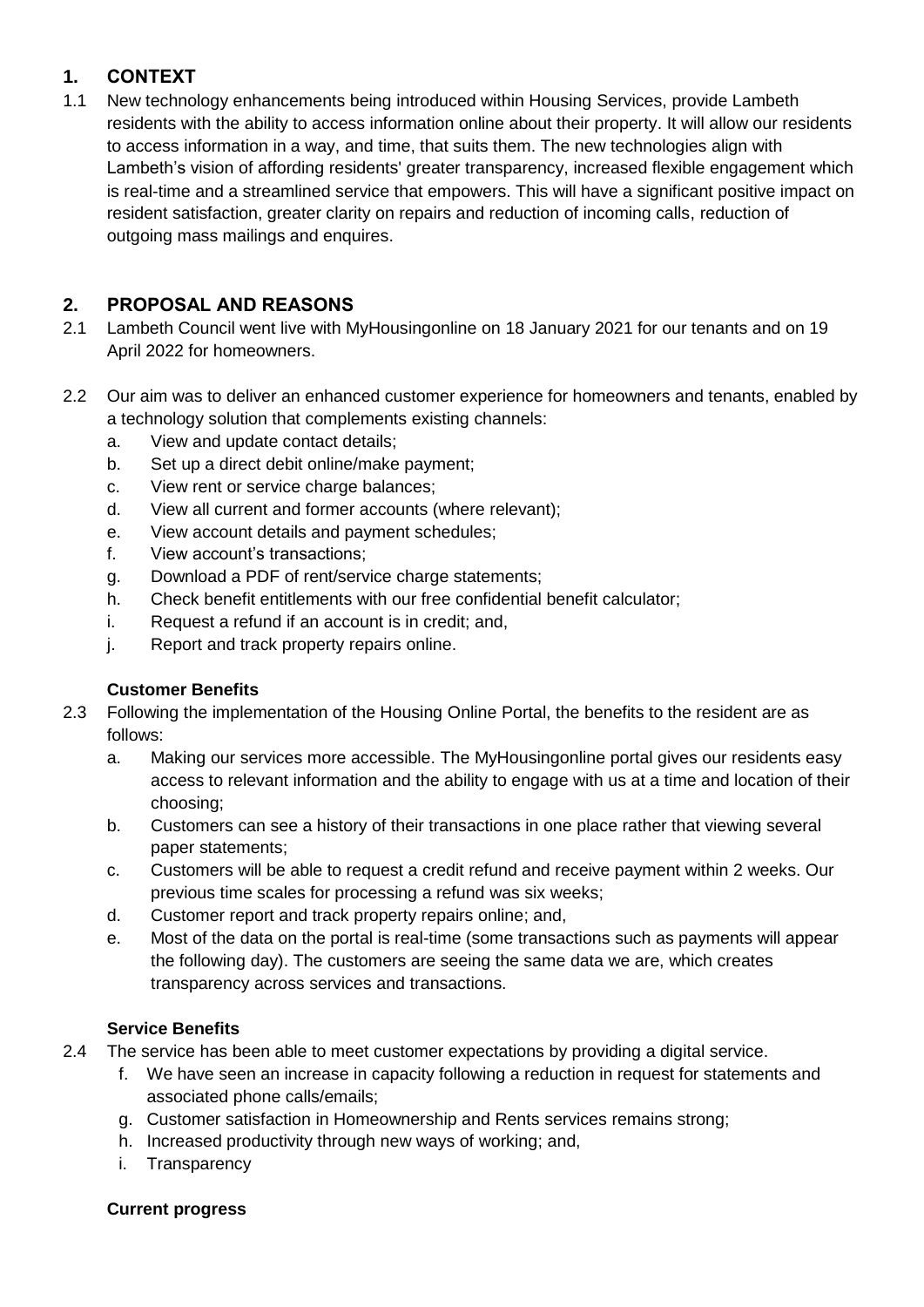- 2.5 We have seen an unprecedented take up of homeowners & tenants signing up to the portal over the last 12 and 9 months respectively. Such was the success of the roll out that we were invited to do a Q&A at the UK NEC user group. We also have a further Q&A session at the UK Housing Technology conference, to talk through our approach and the successful engagement to date.
	- a. Number of homeowner sign ups **3176 out of 9,722**; and,
	- b. Number Tenant sign ups **13091 out of 23038**.

### **Table 1 – monthly sign-ups**

| 2021               | Homeowner | <b>Tenants</b> | <b>Total</b> |
|--------------------|-----------|----------------|--------------|
| Jan                | 0         | 77             | 77           |
| Feb                | 1         | 3155           | 3156         |
| Mar                | 43        | 1711           | 1754         |
| Apr                | 555       | 799<br>1354    |              |
| May                | 825       | 361            | 1186         |
| Jun                | 358       | 3222           | 3580         |
| Jul                | 391       | 1358           | 1749         |
| Aug                | 224       | 669            | 893          |
| Sep                | 90        | 421            | 511          |
| Oct                | 244       | 294<br>538     |              |
| Nov                | 193       | 317            | 510          |
| Dec                | 90        | 301            | 391          |
| 2022               |           |                |              |
| Jan                | 132       | 305            | 437          |
| Feb                | 30        | 60             | 90           |
| <b>Grand Total</b> | 3176      | 13091          | 16267        |

#### **Table 2 – Ward Breakdown**

| <b>BISHOPS WARD</b>         | 669  |
|-----------------------------|------|
| <b>BRIXTON HILL WARD</b>    | 876  |
| <b>CLAPHAM COMMON WARD</b>  | 714  |
| <b>CLAPHAM TOWN WARD</b>    | 906  |
| COLDHARBOUR WARD            | 1341 |
| FFRNDALF WARD               | 542  |
| GIPSY HILL WARD             | 979  |
| <b>HERNE HILL WARD</b>      | 440  |
| KNIGHTS HILL WARD           | 727  |
| LARKHALL WARD               | 1074 |
| OUT OF BOROUGH WARD         | 29   |
| <b>OVAL WARD</b>            | 432  |
| <b>PRINCES WARD</b>         | 1301 |
| <b>ST LEONARDS WARD</b>     | 192  |
| <b>STOCKWELL WARD</b>       | 639  |
| STREATHAM HILL WARD         | 761  |
| STREATHAM SOUTH WARD        | 162  |
| <b>STREATHAM WELLS WARD</b> | 550  |
| <b>THORNTON WARD</b>        | 308  |
| <b>THURLOW PARK WARD</b>    | 301  |
| <b>TULSE HILL WARD</b>      | 854  |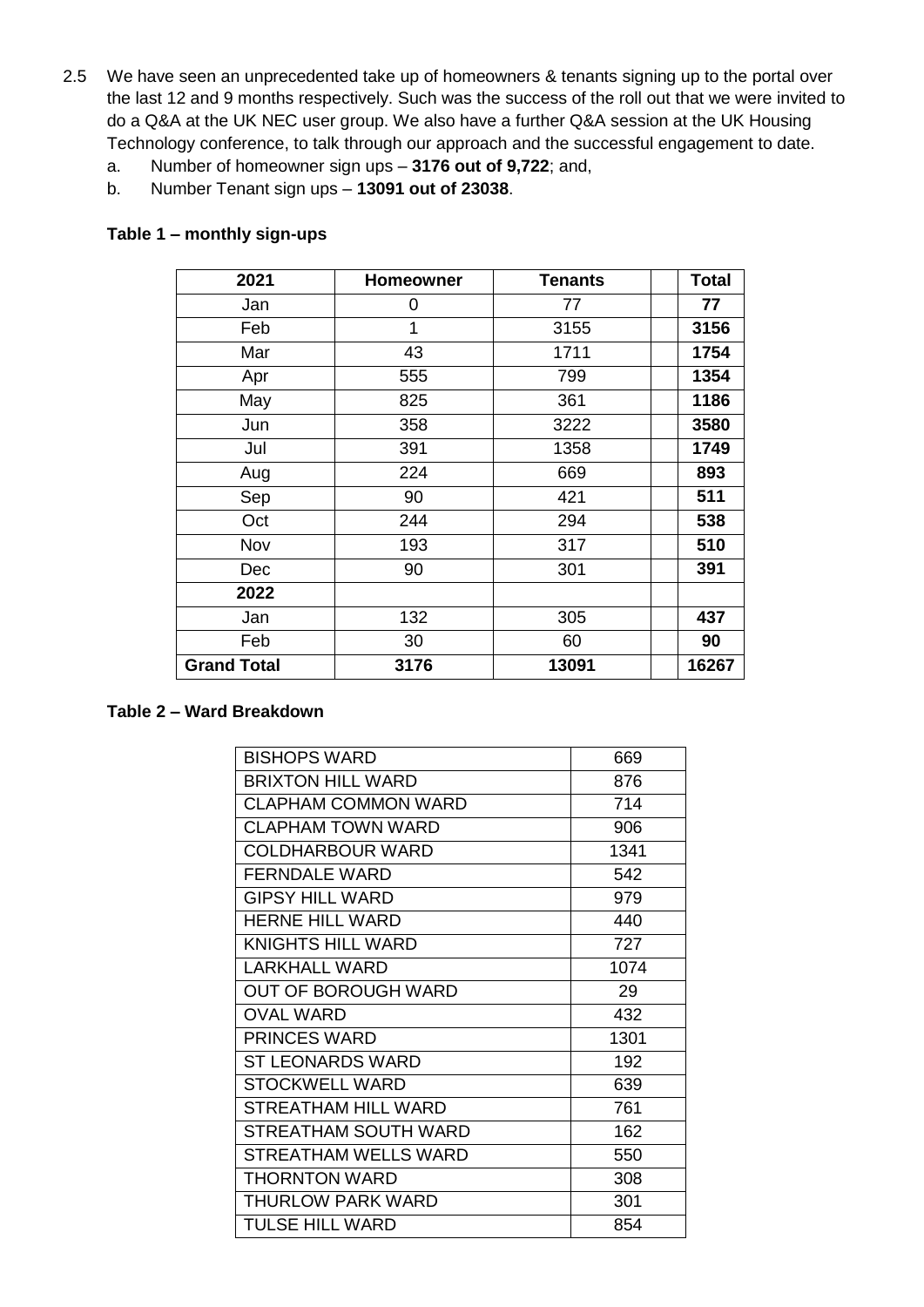| <b>VASSALL WARD</b> | 1432  |
|---------------------|-------|
| (blank)             |       |
| <b>Grand Total</b>  | 15229 |

#### **Table 3 – Age Groups**

| <b>Grand Total</b> | 16267 |
|--------------------|-------|
| 65+                | 2649  |
| 46 to 64           | 7338  |
| 25 to 45           | 6050  |
| Under 25           | 230   |

### **Table 4 – Vulnerable / Disability**

| <b>Blind</b>                 | 6    |
|------------------------------|------|
| <b>Blind / Disability</b>    | 8    |
| Blind / Disability / Over 60 | 1    |
| Blind / Over 60              | 5    |
| Deaf                         | 10   |
| Deaf / Disability            | 1    |
| Deaf / Disability / Over 60  | 1    |
| Deaf / Over 60               | 4    |
| Disability                   | 448  |
| Disability / Over 60         | 134  |
| Over 60                      | 1491 |
| <b>Grand Total</b>           | 2109 |

### **Future updates and improvements**

- 2.6 There are several other key improvements being developed, which will further enhance the offer to our residents:
	- a. Request copy of tenancy agreement or lease;
	- b. Remove a household member;
	- c. Give notice to end the tenancy;
	- d. Update contact address details;
	- e. Change name and address;
	- f. Artificial intelligent Chatbot;
	- g. Fully integrated communication suite;
	- h. My documents to view communications;
	- i. Raise & Track Communal Repairs;
	- j. Right to Buy Online; and,
	- k. Northgate Outlook integration.

### **Feedback to date from Homeowner & Tenants**

- 2.7 The MyHousingonline website page is one of the most visited, second only to the Lambeth homepage (over the past 10-12 months).
- 2.8 Resident feedback, as can be seen below, is strong and constructive, however, the signup journey includes some additional steps, where some homeowners struggle at the initial registration stage. Overall, the feedback officers are getting via other channels remains very positive.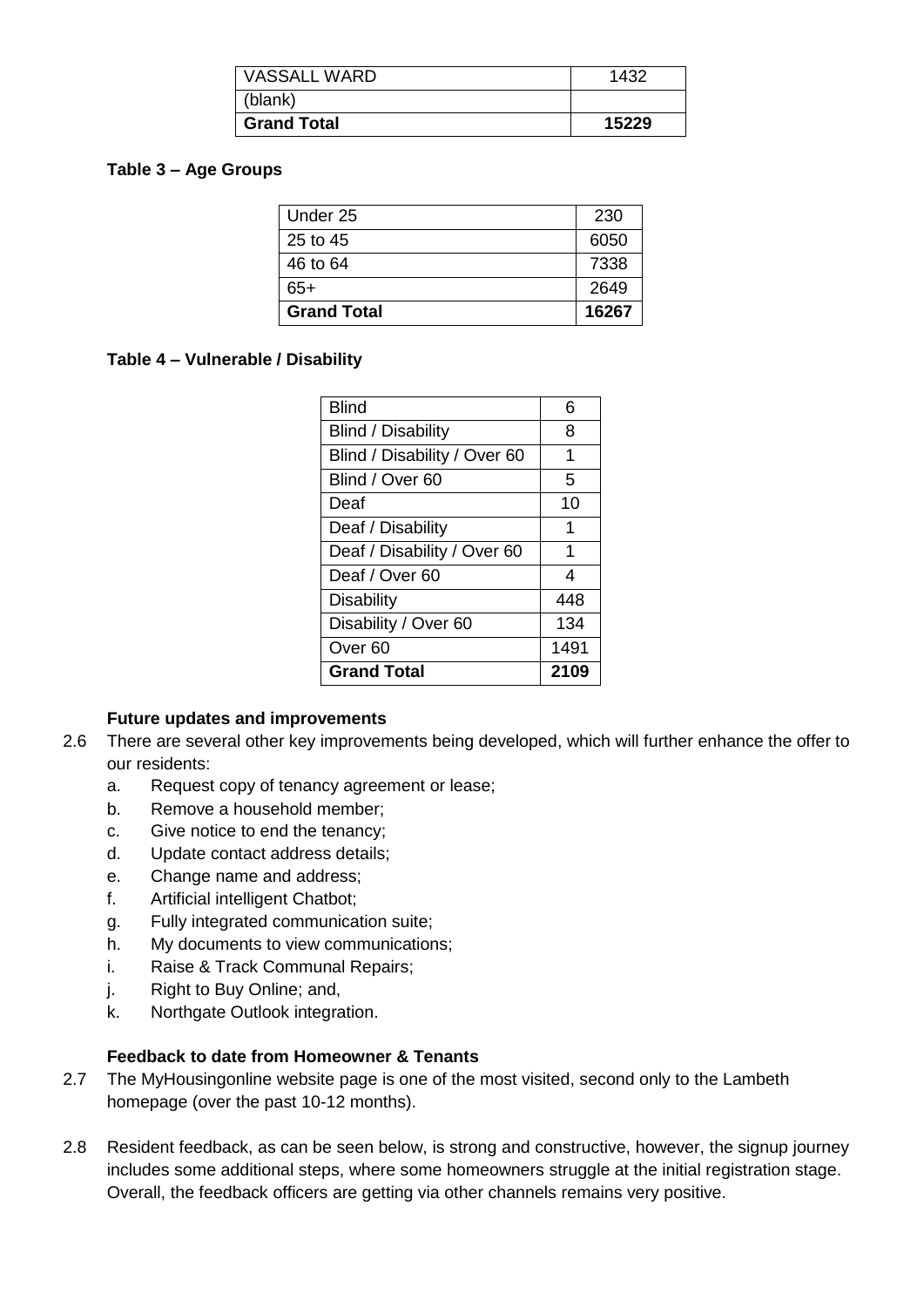

### **How do people communicate with the Council with regard to repairs and bills for homeowners and tenants?**

- 2.9 Lambeth homeowners & tenants can communicate via several channels:
	- a. Phone (Direct dial & Contact centre);
	- b. Email;
	- c. Letter; and,
	- d. Face to face (AHO & Civic Centre subject to organisational restrictions relating to Covid).

The channels are still available for residents to choose the appropriate medium which suits their circumstances. However, delivering the housing online account provides an additional option for residents to engage and self-serve. Historically residents were limited to engaging with the Council between 9-5 (Mon-Fri) or email out of hours. As the above data shows (para 1.6), there is a solid demand for digital engagement and the ability to self-serve when made available. As residents get more comfortable self-serving, it will have the added benefit of creating capacity for the existing resource to focus on the more complex cases.

2.10 Homeowner invoices get sent out in accordance with the respective lease or transfer. In Lambeth's case, we operate variable service charges, which mean issuing an estimate before the start of the financial year and issuing an actual charge 6 months after the close of the financial year. Tenant rent notifications get sent out in the February of each year.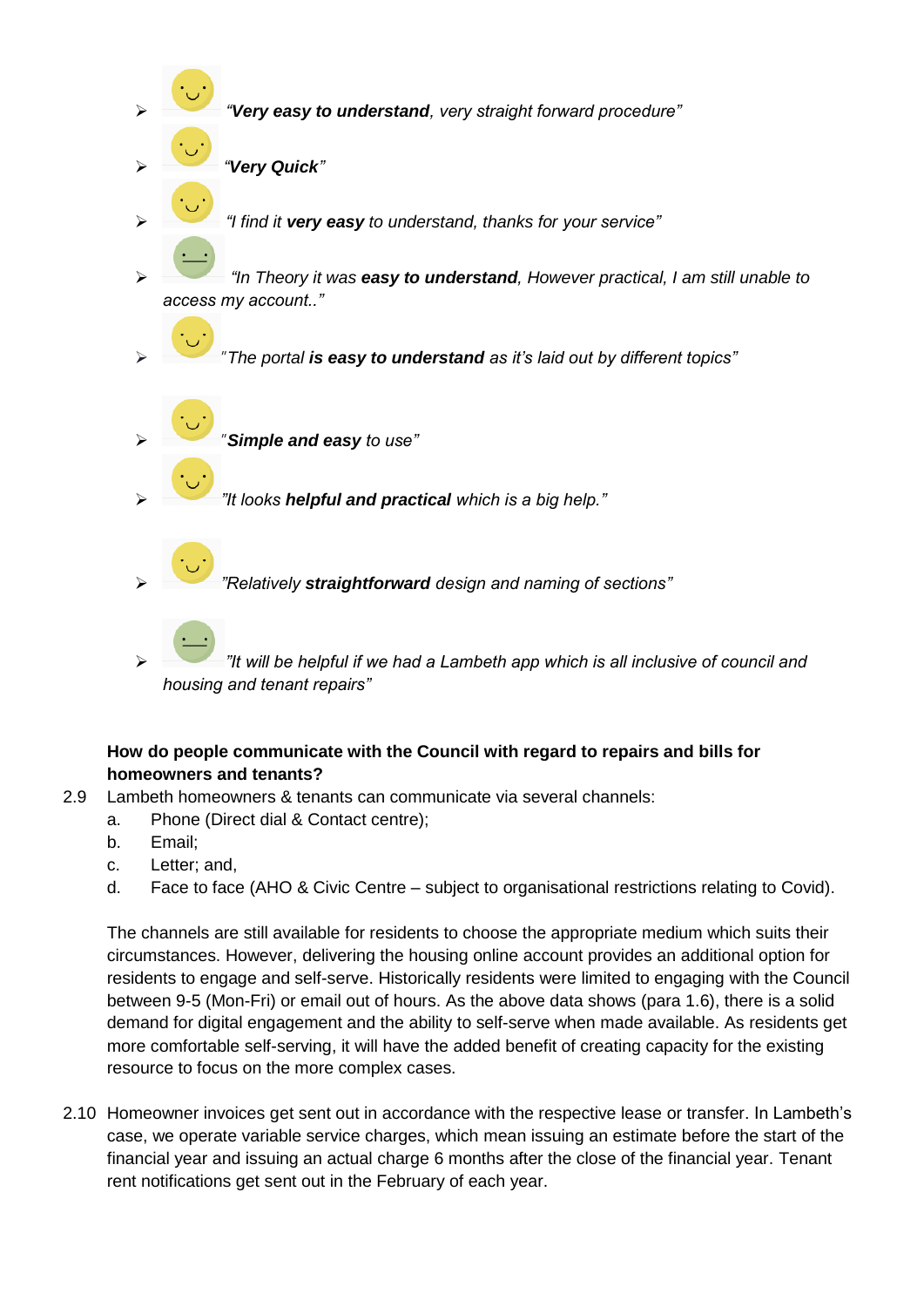- 2.11 Most existing resident communication comes into the business via email and direct dial calls. As customers continue to channel shift over the coming months, and the online offer is enriched with additional options such as single sign-on, we expect that the housing online will become the channel of choice for most residents.
- 2.12 The soft launch for property repairs for tenants went live in mid-December 21. Since then, we have continuously gathered feedback from our tenants and tweaked the end-to-end online journey while expanding the rollout across more wards. The rollout was deliberately phased, which enabled us to enhance the repairs journey as we progressed. All tenants in the north & south of the borough, who have signed up to the housing account online, can now raise repairs online.
- 2.13 The tenant feedback to date around the online repair's functionality is also very positive. Please see some examples of the feedback below:
	- *"I just click on the line and it ask me for my email and password, went straight to the web page very simple.I like it and I will use it to book in a repair instead of using the phone and I can chase and see what repairs I have had done."*
	- *"Very straightforward and the Repair Videos also are a useful tool for the basic internal problems that can occur and do not need reporting to the council and can be fixed by yourself."*
		- *"The website is easy to navigate and all my repairs are listed clearly."*
	- *"Extremely useful, super helpful"*
	- *"On the whole I found the descriptive photos very helpful in identifying and requesting the correct repairs needed, very very useful and easy to navigate"*
	- *"Just to try it out, well done easy to use"*
	- *"I choose this because the main information about the repair, ie report date, description of repair was there to be seen. I was able to see the status of an repair that I have reported, however, it doesn't give information on what the step will be if the repair wasn't completed"*
	- *"I went around the info several time before actually getting to the page I need to get to start a repair. Recommend to have two links: a direct link and an information link"*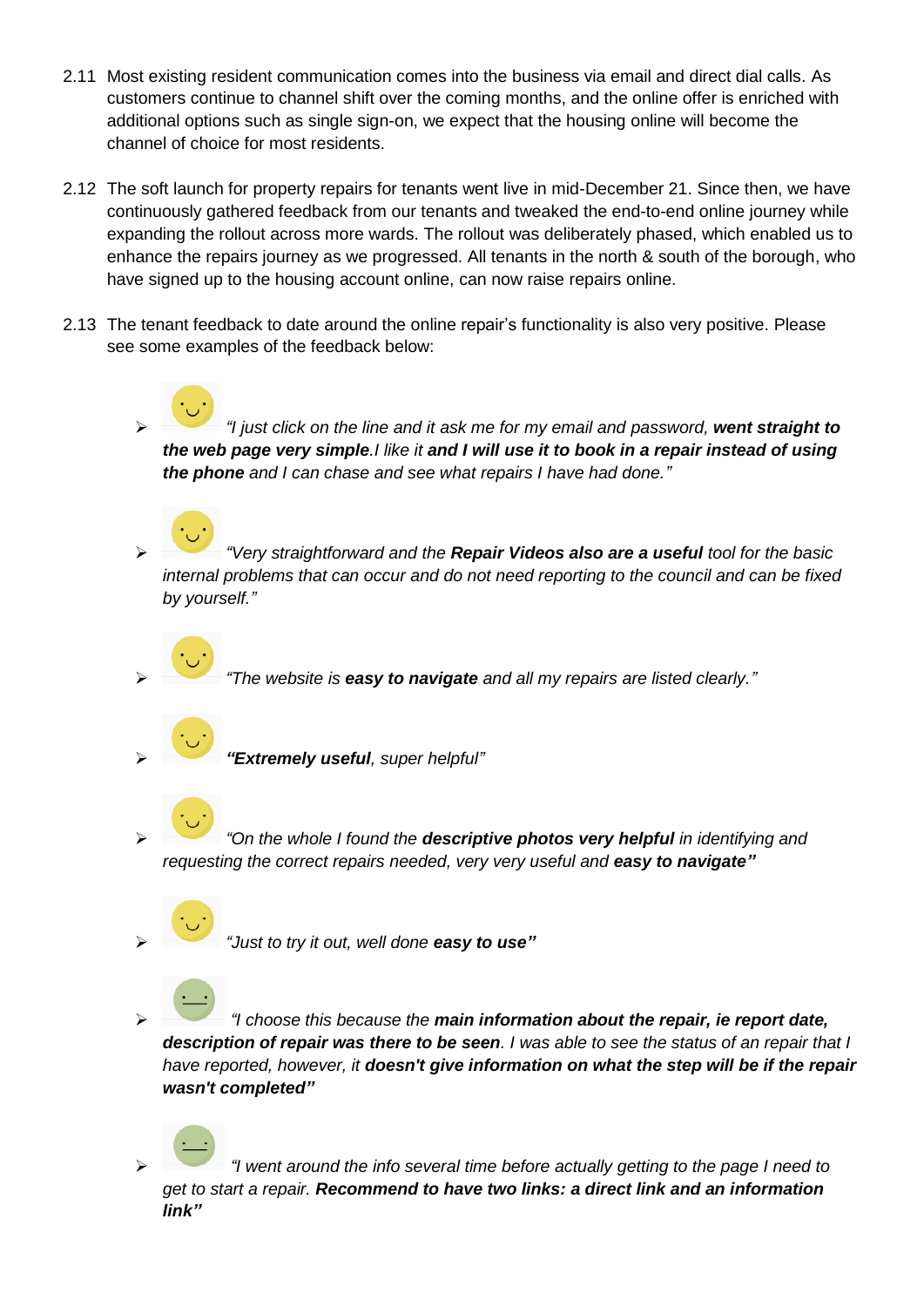2.14 Further to the above, it's worth noting that tenants can only raise property repairs online at this stage. We are currently building the communal repairs area on the portal. Once this is completed, it will provide a more rounded experience for the homeowners and tenants from end to end.

### **Customer call centre**

- 2.15 The current call centre contract with Capita commenced in 2011 and was extended to incorporate Housing - 2018. The contract in its entirety expires - 2026. The proposed contract award for specialist housing services is expected to be achieved in early September 2022 with a three-month transition/mobilisation around the new service running September 2022 – November 2022, at which point the new service will be fully operational.
- 2.16 The council published its customer experience strategy in June 2021 with the vision: "*We make access to all council services simple for all, ensure that we offer a quality customer-focused service end-to-end, and enable maximum self-serve for those that can*"

In order to support this vision, the council has reviewed its approach to providing call centre facilities to its residents and customers and now intends to terminate (in part) the contract with Capita, that provides the current 'housing call centre service' (including emergency and out of hours calls) and in its place, procure a strategic partner to deliver a 'specialist repairs call centre service'. This new service will align with the objectives and vision of the Customer Experience Strategy (2021), ensuring the best customer experience possible.

Capita agree with the proposed (in part) termination of the contract, recognising that the provision of housing call centre services, is not part of their usual portfolio.

Additionally, the Council have procured short term additional repairs call centre capacity to ensure resilience during the winter months and across the period of transition. This provision commenced in December 2021.

The council are also scoping for a different and new insourced model for non-repairs calls, including a telephony and AI platform to support in-house operations and developing skills and internal capacity.

- 2.17 The procurement of a new strategic partner for a 'specialist repairs call centre service' will be based around a new specification that has been designed to facilitate a modern customer call service that is:
	- a. efficient and flexible;
	- b. built around maximising the use of technology;
	- c. encourages and rewards continuous innovation; and,
	- d. provides a great customer experience.

## **Expected Outcomes & Critical Success Factors**

- 2.18 The overarching expected outcome of the new housing contact centre delivery model is that it will provide an improved customer experience and performance against KPIs. This can be further understood by the following project objectives:
	- a. To cease the contractual agreement with Capita for the provision of the housing contact centre.
	- b. To transition identified non-technical services in house.
	- c. To procure a specialist provider to deliver the contact centre for the emergency out of hours & repairs services.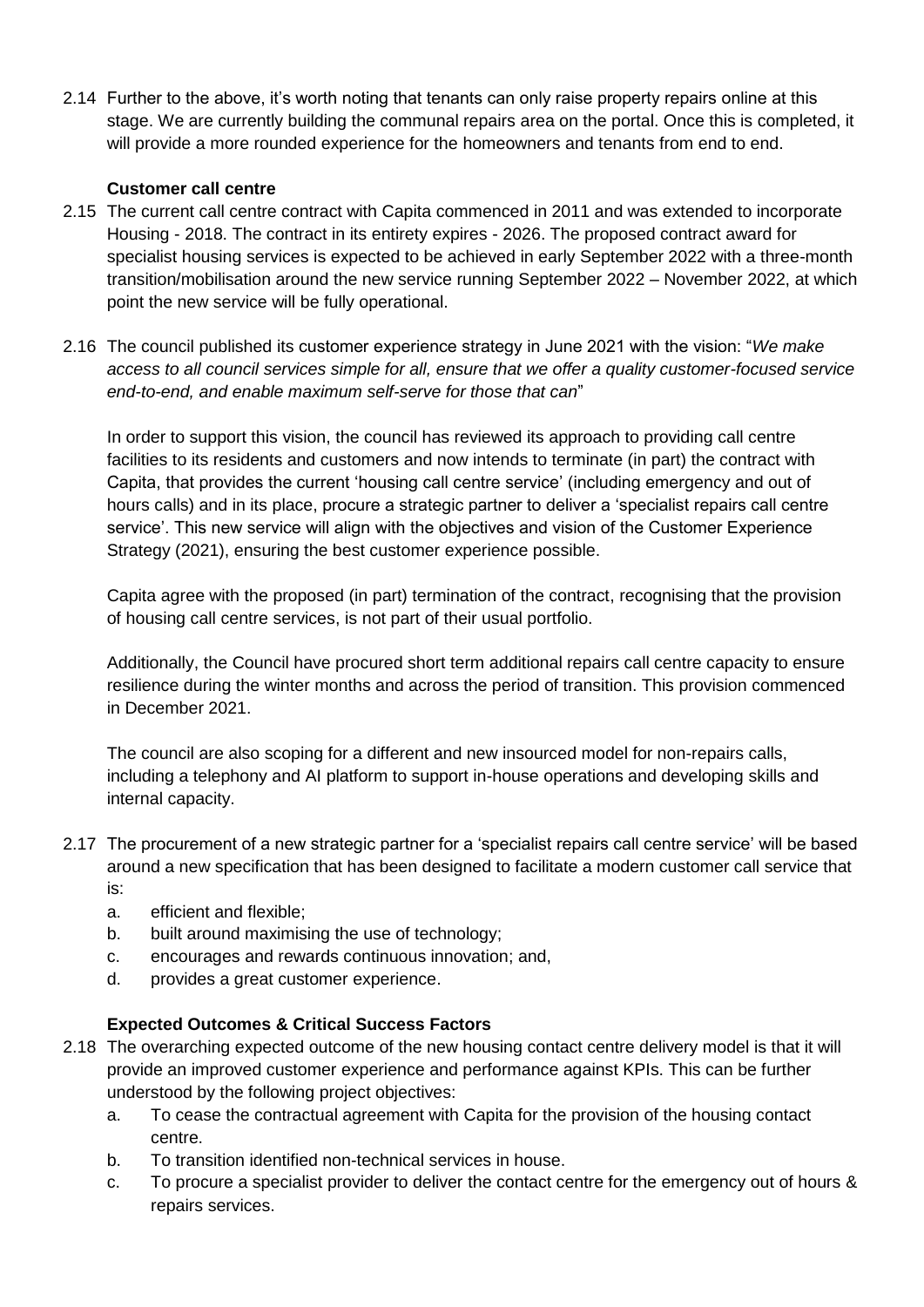- d. To procure a specialist provider that can support wider Lambeth ambitions for innovation in both technology and customer experience.
- e. To develop a hybrid delivery approach that connects all elements of the Lambeth Contact Centre service from first line response to back office. This is also to include the repairs contract.
- f. To undertake service design for in-house services to identify opportunities to improve the customer experience journey and enable effective & efficient delivery of the hybrid model.
- g. To ensure measurements and KPI's are in place to monitor effective service provision and identify continuous areas for improvement. These will be included in the invitation to tender for consideration of the service providers.

## **3. FINANCE**

3.1 There are no direct financial impacts arising as a consequence of this report.

## **4. LEGAL AND DEMOCRACY**

- 4.1 Section 21 of the Housing Act 1985 gives the council the power for the general management, regulation and control of its housing stock.
- 4.2 Section 111 of the Local Government Act 1972 gives the council the power to do anything (whether or not involving the expenditure, borrowing or lending of money or the acquisition or disposal of any property or rights) which is calculated to facilitate, or is conducive or incidental to, the discharge of any of its functions.
- 4.3 Section 149 of the Equality Act 2010 sets out the public sector equality duty. The public sector equality duty requires public authorities to have due regard to the need to:
	- a. Eliminate discrimination, harassment, victimisation and any other conduct that is prohibited by or under the 2010 Act;
	- b. Advance equality of opportunity between those who share a protected characteristic and persons who do not share it; and
	- c. Foster good relations between those who share a protected characteristic and those who do not.
- 4.4 Having due regard to the need to advance equality of opportunity between persons who share a relevant protected characteristic (age, disability, gender reassignment; pregnancy and maternity, race, religion and belief, sex and sexual orientation) and persons who do not share it involves having due regard, in particular, to the need to:
	- a. remove or minimise disadvantages suffered by persons who share a relevant protected characteristic that are connected to that characteristic;
	- b. take steps to meet the needs of persons who share a relevant protected characteristic that are different from the needs of persons who do not share it; and,
	- c. encourage persons who share a relevant protected characteristic to participate in public life or in any other activity in which participation by such persons is disproportionately low.
- 4.5 The public sector equality duty must be discharged at the time that a particular policy is under consideration or decision is taken – that is, in the development of policy options, and in making a final decision. A public body should not seek to discharge the public sector equality duty after a decision has been taken
- 4.6 There were no further comments from Democratic Services.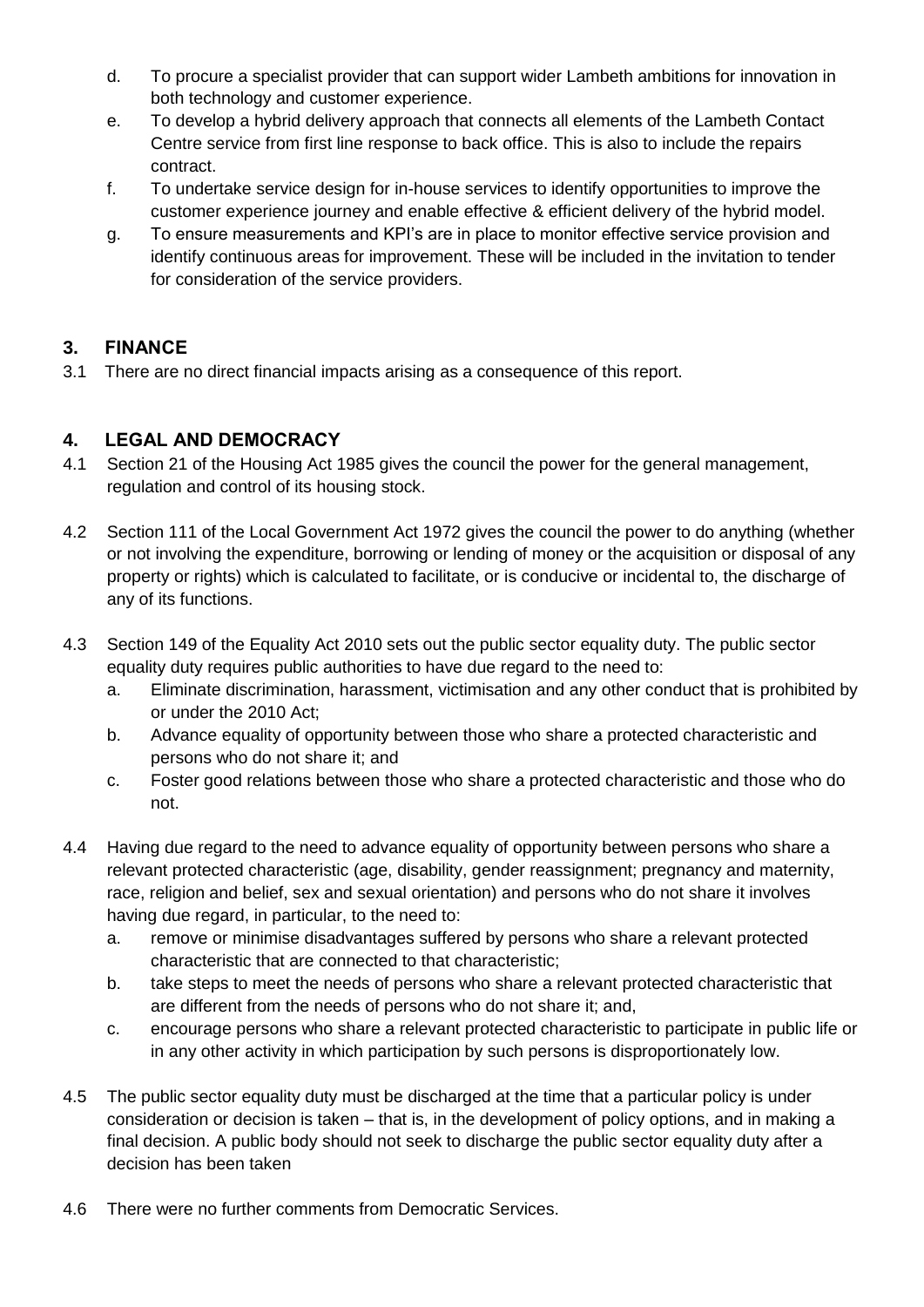## **5. CONSULTATION AND CO-PRODUCTION**

5.1 Not applicable.

### **6. RISK MANAGEMENT**

6.1 There are no direct risks arising from this report.

### **7. EQUALITIES IMPACT ASSESSMENT**

7.1 Not applicable. This report details multiple activities which have all been through the EQIA process either when changes occur (CTS scheme changes) or as a part of the procurement process.

### **8. COMMUNITY SAFETY**

8.1 Not applicable

# **9. ORGANISATIONAL IMPLICATIONS**

#### **Environmental**

9.1 Not applicable.

#### **Health**

9.2 Not applicable.

### **Corporate Parenting**

9.3 Not applicable.

### **Staffing and accommodation**

9.4 Not applicable.

### **Responsible Procurement**

9.5 Not applicable.

### **10. TIMETABLE FOR IMPLEMENTATION**

10.1 Not applicable.